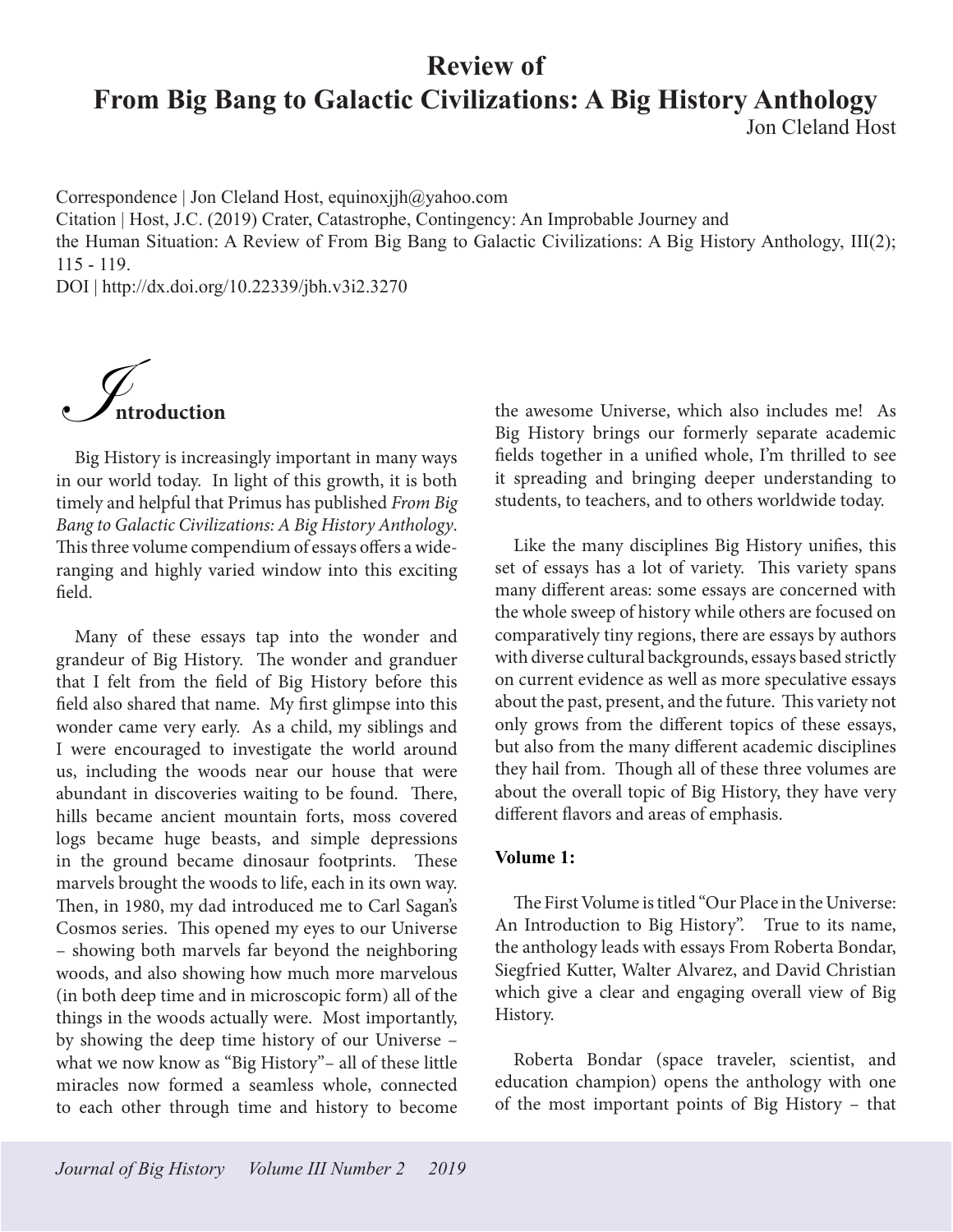Big History helps show that the boundaries between disciplines are human constructions and that our body of knowledge is one body of knowledge. She does this by making the powerful and insightful analogy to the view of Earth from space, where similar human-made national boundaries cannot be seen. This realization, that all of the areas of knowledge can form a unified whole, just as our world does around us, is one of the most important realizations of Big History, one that has been important in my life and especially in sharing the joy and excitement of our Universe with both my children and my students. Approaching all academic disciplines as simply additional facets of the same incredible body of knowledge was something that I learned (perhaps unintentionally) from my dad, as he showed us the discoveries of space without regard to keeping the disciplines separated. From there, it followed naturally for me to include new knowledge into this growing body of knowledge, organized by stories and connections rather than walls and barriers. From there, the same approach then comes out in my teaching not only in the classroom but also to my own children. This makes both lifelong learning and teaching so much easier as well as more fun! Few things in life can compare to seeing the thrill of discovery spread across the face of the learner (of any age), and knowing that thrill myself.

The following essay by Siegfried Kutter gives information essential to understanding how we got here, and why understanding Big History is a requirement for anyone to be able to make good decisions for our future world. After this, Walter Alvarez gives a glimpse (and even this is just the tip of the iceberg) of the literal mountains of knowledge upon which Big History is built upon.

Deeply personal stories can be found in the middle of Volume 1, including the touching story of Antonio Velez and Barry Rodrigue's reminder of what Robby the Robot teaches us. Robby's lesson that technology alone (without a lot of human effort) can't save us, is

an important complement to the many technologically future focused essays, found especially in Volume 3.

One of the most important points from Volume 1 can be found in two excellent essays by Alexander Mirovic and Nigel Hughes. Both essays help us see that all ideas are not equally true, some are well supported by evidence and some are not. While this is obvious to many of us, there are places where relativism is so strong that the very idea of one using evidence to decide between ideas is questioned. This is especially relevant to Big History because the very same mountains of knowledge referenced above— upon which Big History and indeed, humanity's discoveries over the past dozens of thousands of years— rest on foundations of evidence. Without a reliance on evidence, ideas become untestable, and one realizes that then none can be reasonably believed. Thus, drifting away from a reliance on evidence can rob one of all wonders that do exist and leave one searching for more unsupported ideas as a counter productive means to bring awe back into one's life.

This same reliance on evidence is again made clear in the intriguing windows into the deep roots of Tiananmen and Jericho opened by the little big histories of these places by Craig Benjamin and Esther Quaedackers.

The importance of seeing our world as a whole, of inclusion in the decision making process (the polity), of using evidence, and of working for a better world is shown in the essay by Lowell Gustafson, which helps draw together many of the threads weaving through this first volume. These essays come together in Volume 1 to give the reader both a clear view of the facts and approaches of Big History, as well as their importance today.

## **Volume 2**

With a title of "Education and Understanding" Big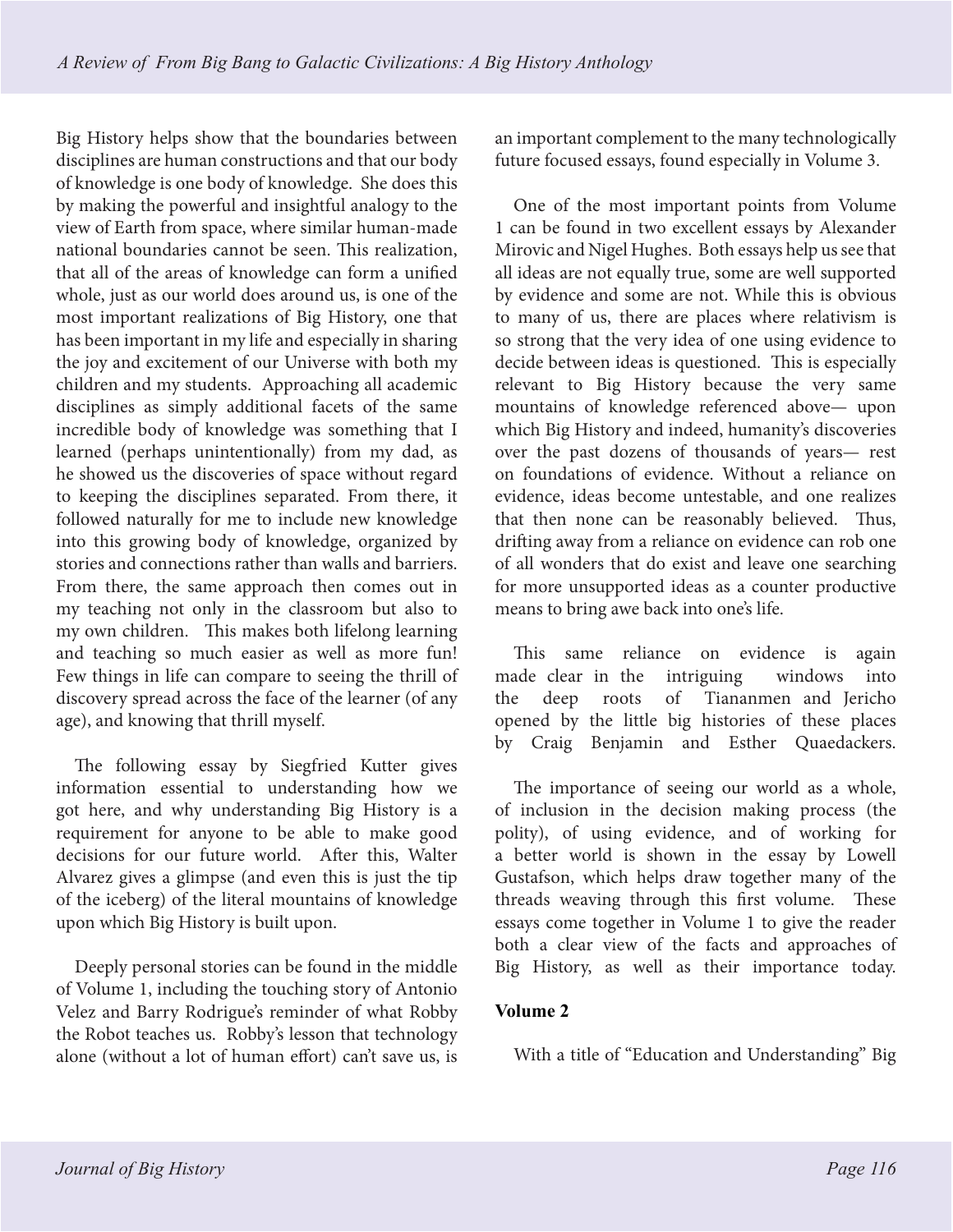History Around the World", the second volume of this anthology clearly marks the global scope and impact of Big History.

To begin, the worldwide success of Big History is examined through examples from around the world in the first seven essays (Eric Chaisson, Seohyung Kim, Mojgan Behmand, Barry Rodrigue, Jos Werkhoven, Douglas Northrup, Cameron Gibelyou, and Barry Wood). Each essay is a poignant story centered around growth and experience in teaching this emotionally moving subject (often for decades) and seeing the minds of many students exceeding their expectations. In addition, the essay by Barry Rodrigue points out the important realization that the very structure of the old way of teaching history (including "Western Civilization") was both ethnocentric and exclusionary.

Like volume 1, volume 2 also contains many touching personal stories. These stories reflect the human face within the rise and advancement of Big History. In addition to the many personal aspects of the essays mentioned above, the contributions from Lucy Hawking, Roland Saekow, Rana Singh, Lana Ravandi-Fadai/Kevin McNeer and many others make reading volume 2 a lot like a casual conversation with an old friend. Indeed, the essay by Brian Swimme captures the need for stories themselves For as long as we have been human, our Ancestors have been telling stories. It is stories which give us our roots, which give us a reason to exist, which connect us with those other people we consider to be "like us", and which empower us to work for the future. People remember stories, learn by stories, live by stories, and hope by stories. Brian Swimme reveals the critical importance of our cosmic story, for all of humanity, in serving all of those roles. Not least of those roles is the identification of who is another person to care about. Narrow, nationalistic stories have long closed people off to other humans, stoking hatred and violence. Our cosmic story has begun to reverse this, drawing in all humans, and indeed all life, into our story – fostering inclusion

and caring for all. It does so by showing that we are all members of the same family tree; we literally and truly are all realted. Anyone we meet, no matter who they are or what they look like, has parents. Stepping back through those parents to their parents, ever further until we come to an Ancestor who is also one of our Ancestors, creating a direct line of parents and children that leads to us. This realization can mean, if one chooses so, that everyone we meet – and those we don't meet- is a person to care about, a person "like us". Indeed, the same process also links us to everything alive on Earth and only means that we need to go back through a larger number of parents to do so. How can anyone foster racist, nationalistic, or life destroying views after seeing that we are literally all one family? I know I cannot and would not want to. At a time when racism and nationalism are reappearing on our societal landscape (of course they were never gone), these realizations are very relevant today, especially for those of the next generation who have a major role in crafting the world of tomorrow.

It is a clear fact that this connection to all life is essential for our future. This realization is also made clear in William Grassie's essay, which shows that this globally inclusive story could not only reverse the harmful path we are now on, but should we fail to build a just, healthy, and sustainable world, this story is a necessary for civilization's recovery.

Volume 2 comes to a close with an enormous range of voices from many different regions and nations, including China, Somalia, Japan, North Africa, the Caucasus, Iran, and the Middle East. These essays include regional art, the impact and ongoing growth of Big History in these areas, musings on life on other planets and our future, deep local history, ecology, and more. Volume 2 leaves the reader both connected to our global family overall and more aware of the many wonderful stories to be found in specific regions around the world.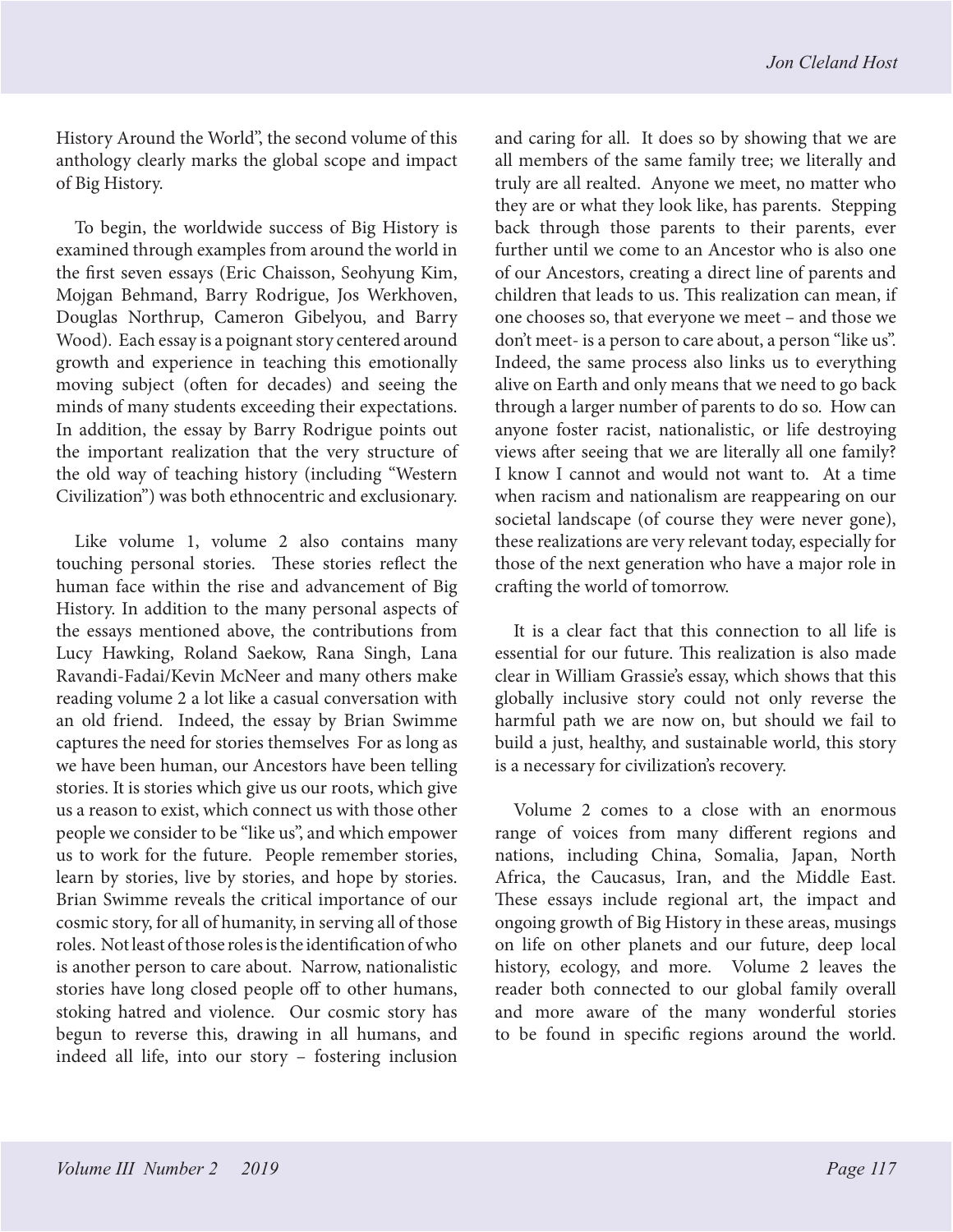## **Volume 3**

The previous two volumes of this anthology have given us a solid overview of Big History as well as a global view. The third volume, "The Ways that Big History Works: Cosmos, Life, Society and our Future", extends our gaze far into the future, drawing on what we know about our past ~14 billion years to try to estimate even the next few centuries on our tiny Earth.

Appropriately, the first essay in this volume (by Kathy Shick & Nicholas Toth) connects much of the future speculation which follows with our deep time past using our human evolution as a bridge between them. This review is very timely and helpful, especially because so much has been discovered in just the past few decades about our evolution from earlier primates. Compared to the small amount of information known on human evolution just a few decades ago -- the wealth of transitional fossils and DNA evidence-- the data we have today is yet to be understood and well worth analyzing. This review of our primate Ancestors was especially important to me in light of our family connections described earlier. In fact, the ability of so many people to get their direct DNA analyzed today makes DNA evidence more understandable and much closer to home. I've been excited to find the discoveries both in myself and my extended family which personalized DNA testing has uncovered. Suddenly I've been able to find direct links to people around the world, of many different races, while also finding which segments of my own DNA randomly made it to my kids and which did not.

The background, as well as the extensive Big History information from the first two volumes, prepares the reader for the consideration of several proposed frameworks for approaching Big History. These frameworks comprise about half of volume 3. Our human brains are incredibly versatile, and are often able to draw parallels from disparate sets of data – parallels which sometimes are due to the same physical process going on in two areas, as well as parallels which

are simply mental ways to categorize similar overall phenomena (while some parallels fall somewhere in between). By noticing these parallels, new terms and new overall descriptions of common features can be used to build overall theoretical explanatory frameworks. Some of the many frameworks described in volume 3 are compatible with each other, and even work well together, while others are separate ways to approach Big History as a whole. To me, these many frameworks show that frameworks themselves may fall under a "Goldilocks rule", as does much of Big History. Detailed frameworks, by adding more to study, are less valuable because they decrease simplification in the different areas to which they are applied. At the other extreme, very simple frameworks can explain basic commonalities while missing much of the detail in the various areas of study. Between these two is perhaps a Goldilocks zone: explanatory frameworks which are complex enough to capture important details, while being simple enough to still have explanatory power.

Futuristic speculation makes up the last main section of volume 3. Envisioning the future with any accuracy is very difficult. Yet, after examining the past 14 billion years of history, it's very tempting to at least think about the next few centuries. After all, even the next whole millennium of 1,000 years is only 0.000007% of our 14 billion year history! Speculation about the future is, of course, speculation, so little beyond the most trivial predictions can be said with certainty. At the same time, so much of our world today would be utterly amazing to our Ancestors from even a few centuries ago, so who knows? While the futures described in this section are often optimistic, they are balanced to some extent by the possibility of a collapse of civilization as described by William Grassie in volume 2. Such as with the various frameworks described above, some of these essays.

In addition to these main areas, volume 3 contains an important idea which can be missed in our society. An essay by Lawless lays out this idea as the importance